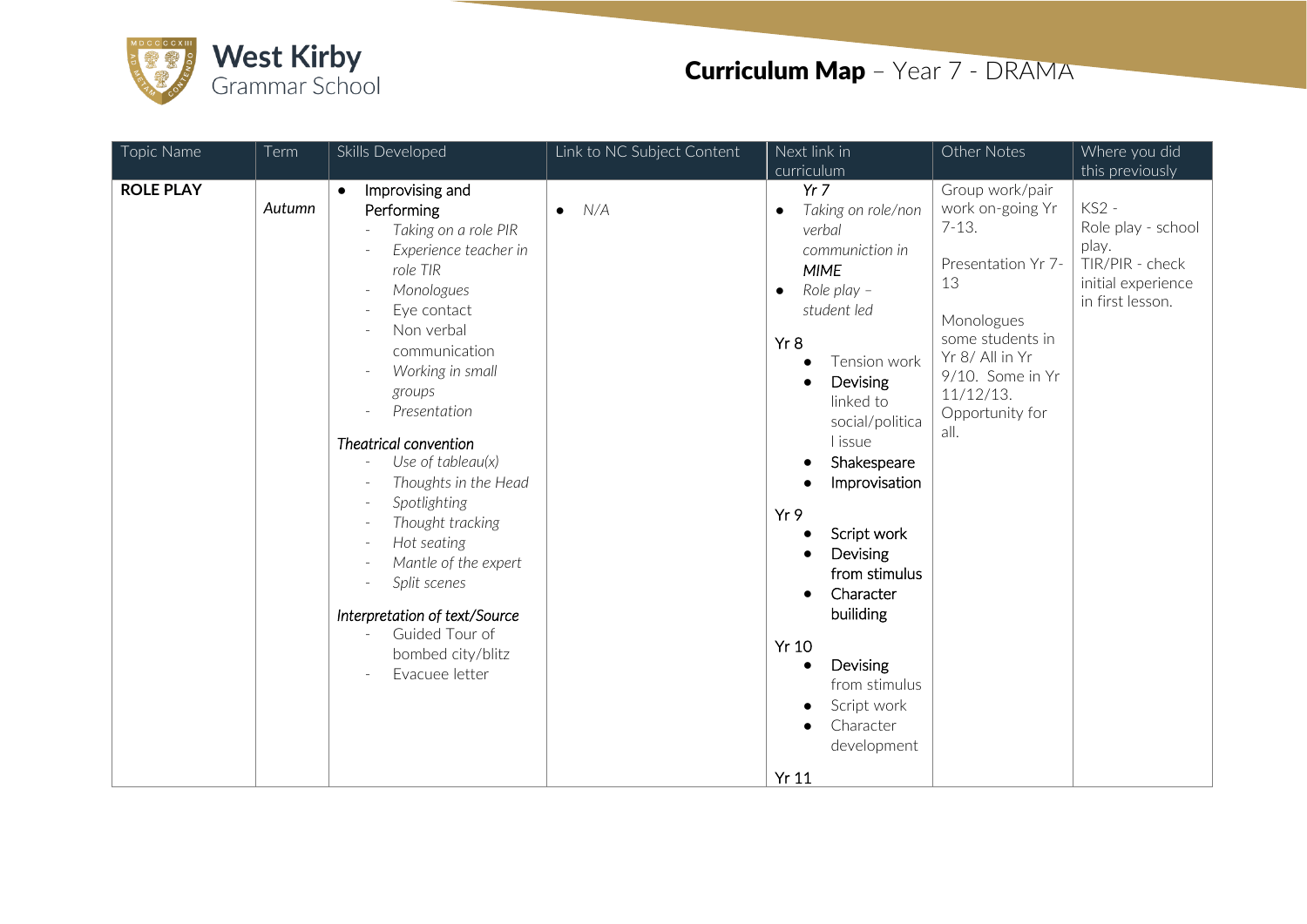

## Curriculum Map - Year 7 - DRAMA

|             |        |                                                                                                                                                                                                                                                                                                                                                                                                                                                                                                                                                                                                                                                                                                                                                                                             |                  | Character<br>$\bullet$<br>work linked<br>to script<br>choice                                                                                                                             |                                                                                                |  |
|-------------|--------|---------------------------------------------------------------------------------------------------------------------------------------------------------------------------------------------------------------------------------------------------------------------------------------------------------------------------------------------------------------------------------------------------------------------------------------------------------------------------------------------------------------------------------------------------------------------------------------------------------------------------------------------------------------------------------------------------------------------------------------------------------------------------------------------|------------------|------------------------------------------------------------------------------------------------------------------------------------------------------------------------------------------|------------------------------------------------------------------------------------------------|--|
| <b>MIME</b> | Autumn | Improvising and<br>$\bullet$<br>Performing<br>Characterisation/role<br>Non-verbal<br>$\equiv$<br>communication,<br>Facial expression<br>$\equiv$<br>Spatial awareness<br>$\overline{\phantom{a}}$<br>Performance/Present<br>ation<br>Small group work<br>$\overline{\phantom{a}}$<br>Whole group work<br>$\overline{\phantom{a}}$<br><b>Theatrical Convention</b><br>Clocking<br>$\overline{\phantom{a}}$<br>Snap on/off<br>$\overline{\phantom{a}}$<br>The wall<br>$\overline{\phantom{a}}$<br>Turning the bottle<br>$\overline{\phantom{a}}$<br>Pass the<br>$\sim$<br>smile/expression<br>Stage make up<br>$\bar{ }$<br>Interpretation of text/source<br>Research into mime<br>$\overline{\phantom{a}}$<br>Title stimulus ie: the<br>$\overline{\phantom{a}}$<br>proposal/ the<br>robbery | N/A<br>$\bullet$ | See above<br>$\bullet$<br>Yr 8 Design<br>$\bullet$<br>project<br><b>GCSE</b> Design<br>$\bullet$<br>work Yr 9<br>onwards<br>Yr 9/10/13<br>$\bullet$<br>Devising<br>work from<br>stimulus | Staff respond to<br>interests of class:<br>Live<br>performance/Film<br>ed silent movies<br>etc |  |
|             |        |                                                                                                                                                                                                                                                                                                                                                                                                                                                                                                                                                                                                                                                                                                                                                                                             |                  |                                                                                                                                                                                          |                                                                                                |  |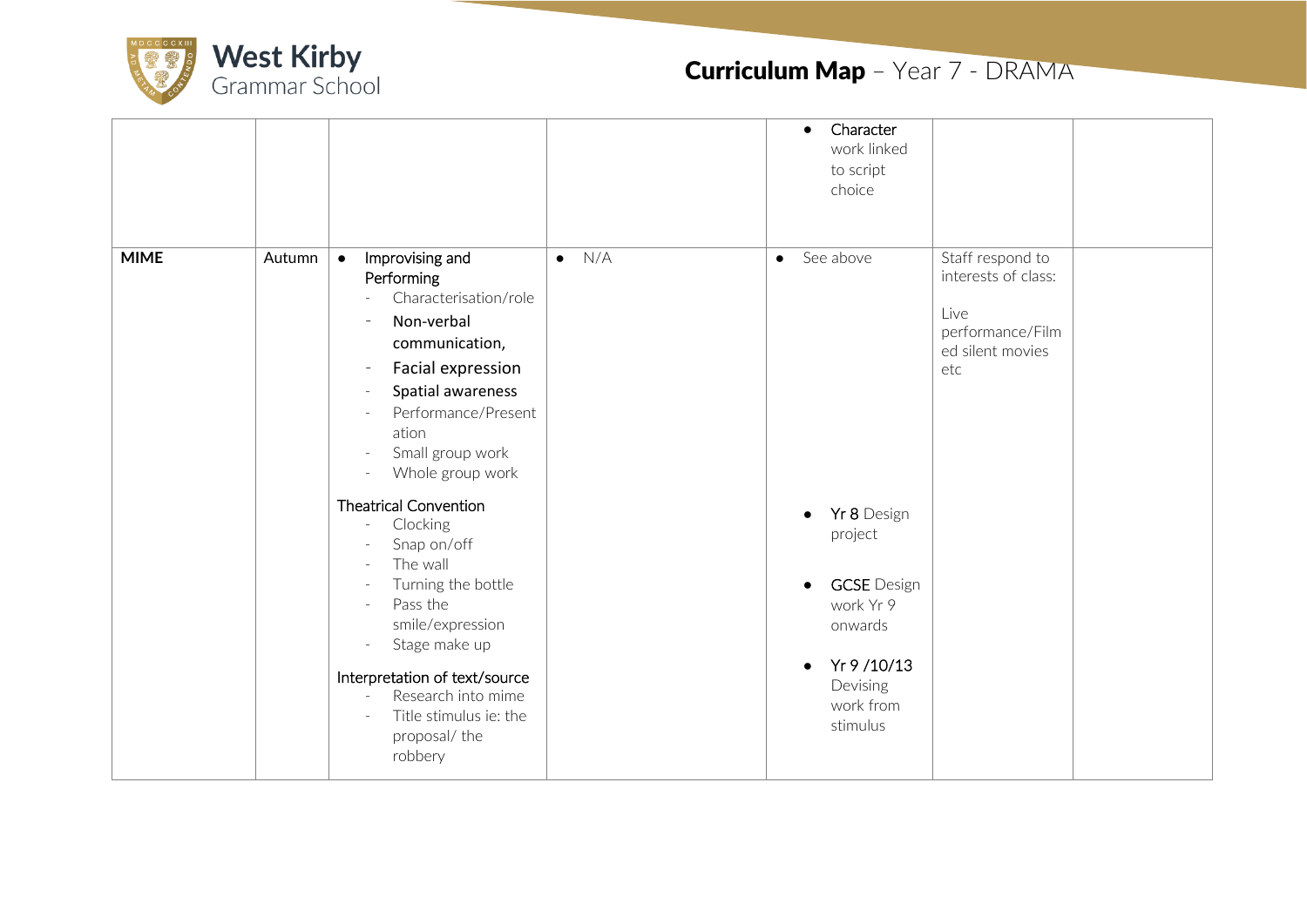

## Curriculum Map - Year 7 - DRAMA

| SHAKESPEARE | <b>SPRING</b> | Improvising and<br>$\bullet$                         | Link with English Dept' -<br>$\bullet$ | Yr 8 tension<br>$\bullet$ |                   |
|-------------|---------------|------------------------------------------------------|----------------------------------------|---------------------------|-------------------|
|             |               | Performing                                           | bridge learning across.                | project -                 | Role during       |
| COM/TRAG    |               | Performing roles                                     | Shakespeare's theatre -<br>$\bullet$   | improvised and            | PIR/TIR in Term   |
|             |               | from text                                            | historical/cultural                    | scripted.                 | One               |
|             |               | Role play on scenes                                  |                                        | Devising<br>$\bullet$     |                   |
|             |               | Improvising scenes                                   |                                        | project:social            |                   |
|             |               | Creating characters<br>$\overline{\phantom{a}}$      |                                        | issues                    |                   |
|             |               | Monologues<br>$\overline{\phantom{a}}$               |                                        | Yr9<br>$\bullet$          | Impro Yr 7 - Term |
|             |               | Duologues<br>$\overline{\phantom{a}}$                |                                        | Monologue/duolo           | One               |
|             |               | Group performance<br>$\overline{\phantom{a}}$        |                                        | gue performance           |                   |
|             |               | Comedy roles<br>$\overline{\phantom{a}}$             |                                        | Script work<br>$\bullet$  |                   |
|             |               | Tragic roles<br>$\sim$                               |                                        | Voice work/warm           |                   |
|             |               | Classical                                            |                                        | up                        |                   |
|             |               | language/delivery                                    |                                        |                           | Use of masks in   |
|             |               |                                                      |                                        | <b>Yr 10</b>              | Yr 7 - Com/Trag   |
|             |               |                                                      |                                        | Script work<br>$\bullet$  |                   |
|             |               | Theatrical                                           |                                        | Yr 11                     |                   |
|             |               | Convention                                           |                                        | Script<br>$\bullet$       |                   |
|             |               | Role<br>$\sim$                                       |                                        | assessment                |                   |
|             |               | Monologue<br>$\overline{\phantom{a}}$                |                                        | pieces                    |                   |
|             |               | Duologue<br>$\overline{\phantom{a}}$                 |                                        |                           |                   |
|             |               | Text performance<br>$\overline{\phantom{a}}$         |                                        | <b>Yr 12</b>              |                   |
|             |               | Shakespeare line rush<br>$\overline{\phantom{a}}$    |                                        | Script choices            |                   |
|             |               | <b>Punctuation Shift</b><br>$\overline{\phantom{a}}$ |                                        | 1 to be                   |                   |
|             |               | Ensemble work<br>$\overline{\phantom{a}}$            |                                        | classical                 |                   |
|             |               | Unison<br>$\overline{\phantom{a}}$                   |                                        |                           |                   |
|             |               | Slap stick<br>$\overline{\phantom{a}}$               |                                        |                           |                   |
|             |               | Projection<br>$\overline{\phantom{a}}$               |                                        |                           |                   |
|             |               |                                                      |                                        |                           |                   |
|             |               | Interpretation of<br>$\bullet$<br>text/source        |                                        |                           |                   |
|             |               |                                                      |                                        |                           |                   |
|             |               | Language                                             |                                        |                           |                   |
|             |               | Themes                                               |                                        |                           |                   |